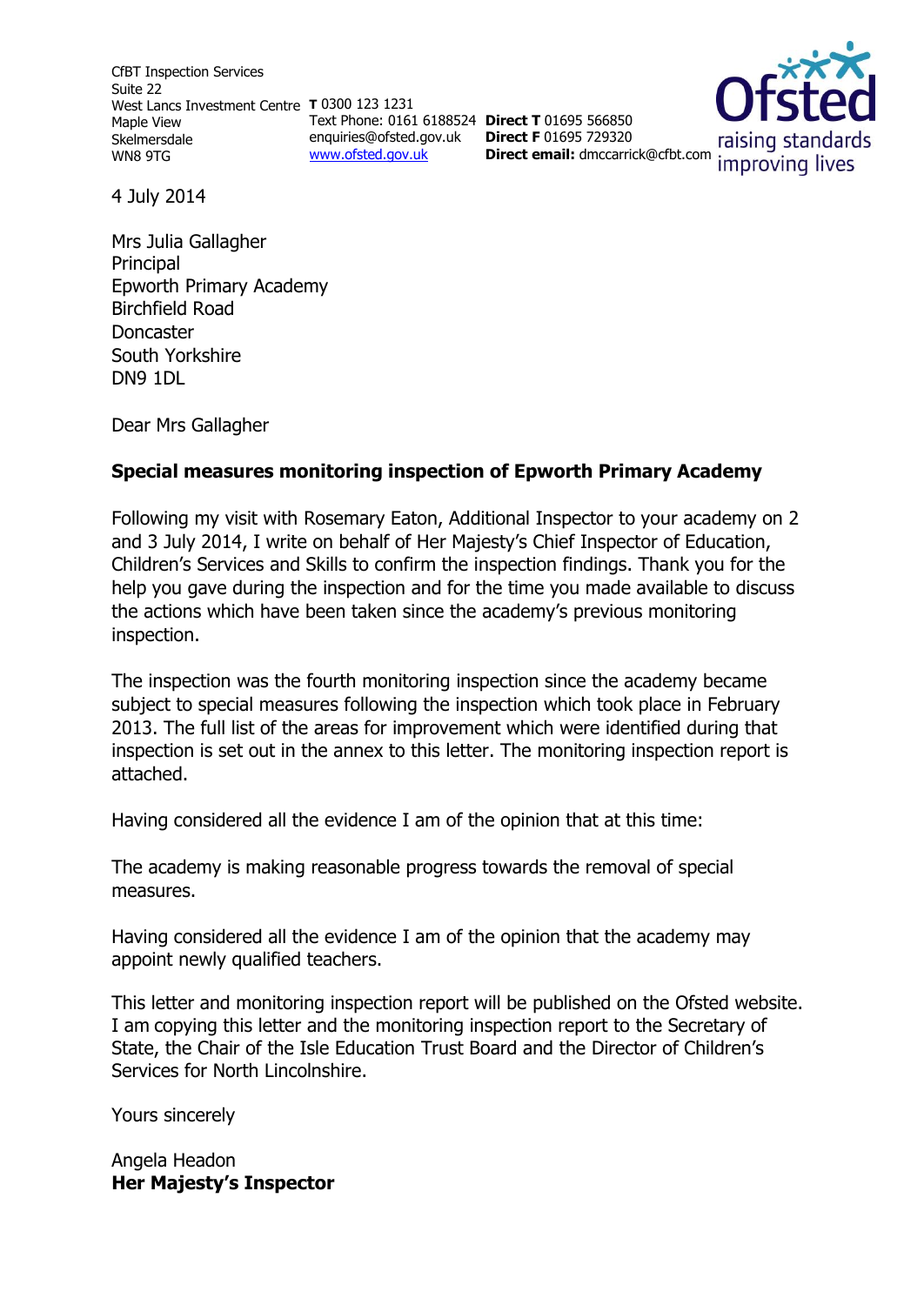

# **Annex**

# **The areas for improvement identified during the inspection which took place in February 2013**

- Improve teaching so all is at least good so that all pupils, including lower-attaining pupils, pupils with special educational needs and those supported through the pupil premium, make at least good progress, by:
	- making sure teachers have high expectations of what pupils can achieve
	- making sure that teachers' provide practical and interesting activities that appeal to all pupils, but especially the lower-attaining boys in order that they remain interested and involved
	- providing pupils who need additional help with their learning with the right and timely support they need to make good progress in every class
	- supporting teachers to assess pupils' achievements accurately and use information about what pupils know already to plan work for them that is at the right level
	- making sure that teachers' marking identifies clearly what pupils have done well and what they need to do to improve their work, and that pupils are given the time to respond to this marking so that improvements can be made.
- Raise the attainment of all pupils in reading so that a greater proportion reach and exceed the nationally expected levels, by:
	- ensuring that pupils who have weak basic skills have the support they need to catch up quickly
	- making sure that pupils improve their spelling, particularly in Key Stage 2
	- ensuring that all pupils, but particularly the lower-attaining, read more regularly.
- **E** Ensure that senior leaders and governors make urgent and rapid improvements by:
	- $-$  improving the provision which the school makes for pupils with special educational needs and those supported through the pupil premium by making sure their needs are identified quickly and their progress is checked regularly so that they do not fall behind.
	- $-$  taking swift action to deal with inadequate teaching
	- making rigorous checks on teachers' planning and the progress being made by pupils in every class
	- involving subject leaders regularly in checking that actions are leading to consistently good teaching
	- $-$  ensuring that assessment information is accurate
	- ensuring that all staff with leadership responsibilities have the skills they need to accurately check the impact of the actions being taken
	- making sure that the governing body has a full picture and clear understanding of the school's performance and that they use this to hold senior leaders fully to account for their work.

An external review of governance should be undertaken in order to assess how this aspect of leadership and management may be improved.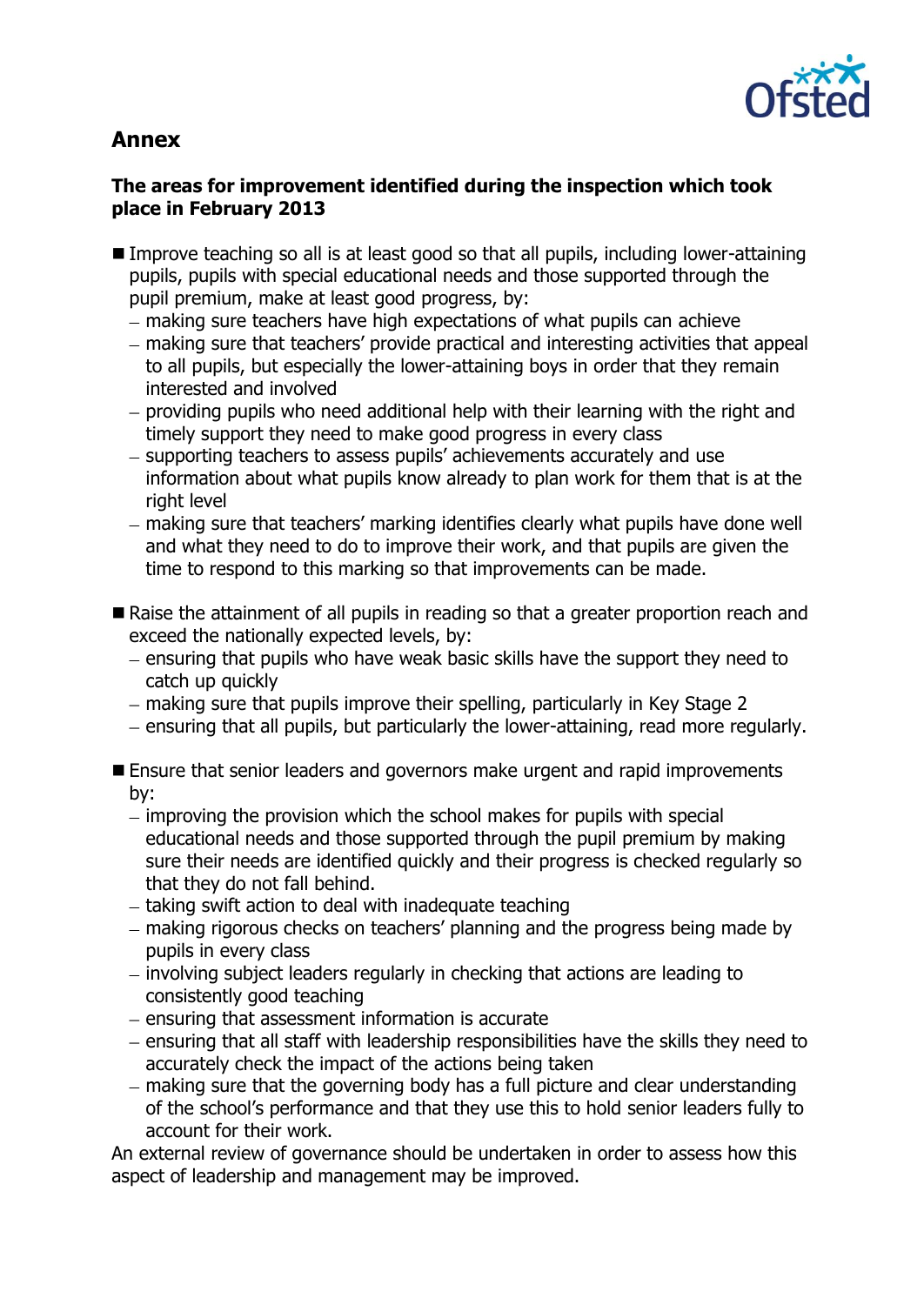

# **Report on the fourth monitoring inspection on 2 to 3 July 2014.**

#### **Evidence**

Inspectors observed the academy's work, scrutinised a range of documents and met with the Principal, senior leaders, teachers, pupils, members of the Isle Education Trust Board and a representative from the local authority.

# **Context**

There have been no staff changes since the previous inspection.

#### **Achievement of pupils at the school**

The academy has continued to work hard to tackle pupils' previous levels of underachievement, with a sharp focus on key groups and classes, particularly boys, lower-ability pupils, those eligible for support through the pupil premium funding and those with additional learning needs.

Continuing improvements in the quality of provision and intervention work have ensured that children's development in the Early Years Foundation Stage remains secure and pupils in Key Stage 1 are continuing make much better progress. Attainment levels at the end of Year 2 have improved at expected and higher levels and are now above average in reading, writing and mathematics.

Similarly, pupils' overall achievement in each Key Stage 2 class is also accelerating; however, there remains work to do, particularly for pupils in Years 4 and 5 to address inconsistencies in progress and attainment between key groups, notably lower-ability pupils and those with additional learning needs.

Current assessment information for pupils in Year 6 indicates that attainment in the 2014 national tests is on course to improve in writing at expected and higher levels and in reading at higher levels. The academy has focused successfully on improving literacy, a key area for improvement at the previous inspection, with the introduction of a new commercial scheme, extending opportunities for all pupils to write regularly and a full review of the quality and impact of intervention. Although achievement remains broadly similar to national levels, academy leaders recognise the need to maintain the current focus on accelerating progress in mathematics across Key Stage 2 to ensure a similar rate of improvement in attainment and progress to that in reading and writing.

# **The quality of teaching**

Academy leaders have continued to closely monitor the quality of teaching across the academy and its impact on achievement. There have been further improvements since the previous monitoring inspection in March. There is now a stronger picture of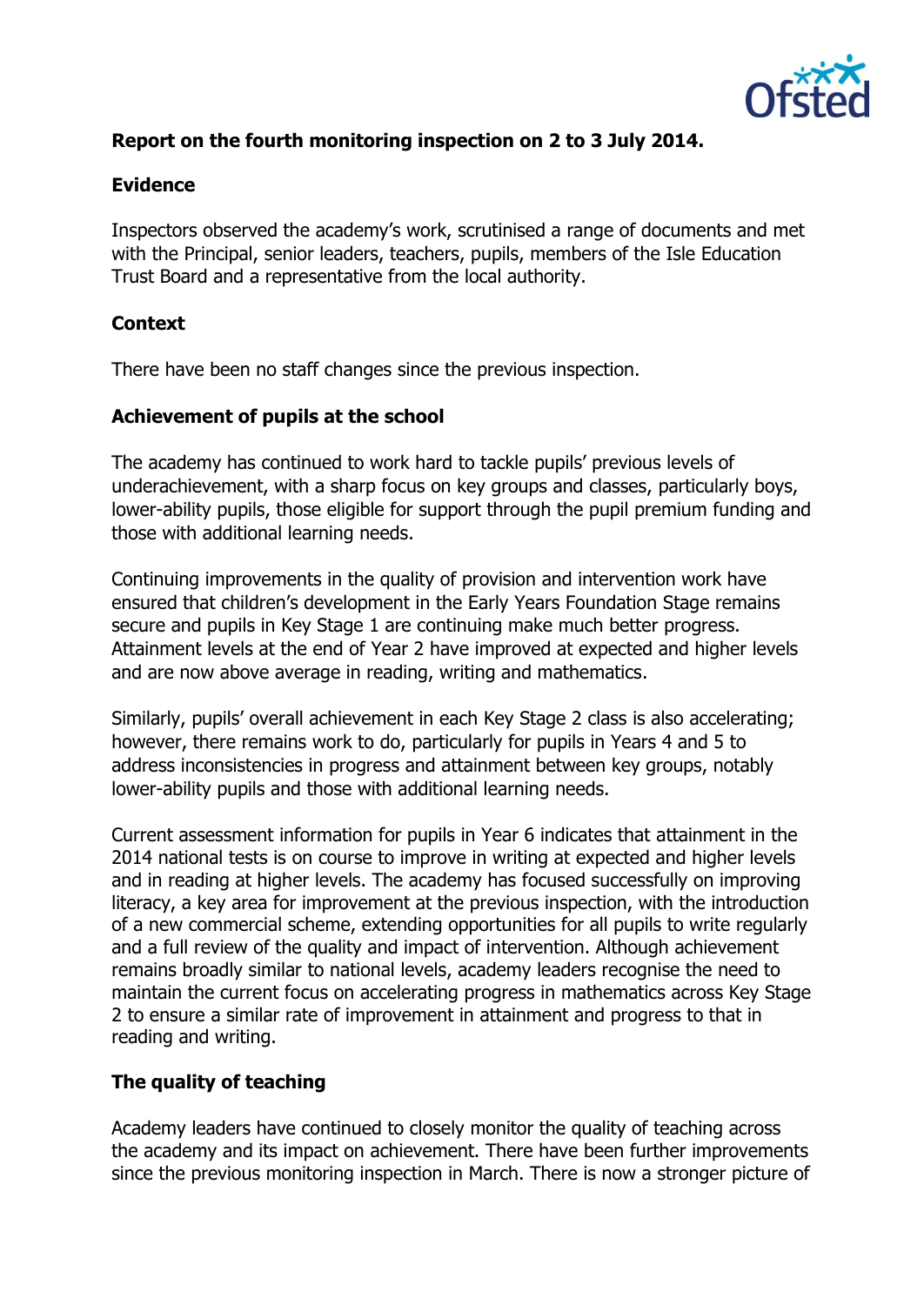

accelerated and sustainable improvement evident in lesson observations and pupils' workbooks. Leaders have an accurate view of the quality of teaching in all key stages.

Teachers know their pupils well and use skilful questioning and well-tailored activities to develop and extend their thinking. Teachers are also becoming more adept at redirecting their teaching to ensure that pupils' own ideas are fully considered in order to challenge pupils' understanding further. This work is also supported through the opportunities that pupils have to discuss their work with peers and with adults and the use of practical resources, where appropriate, to ensure that all pupils are able to fully access all aspects of their learning. In this, effective teamwork between teachers and teaching assistants is also playing a key part in supporting achievement.

Workbooks also reflect this picture of improvement in achievement with consistent helpful marking and opportunities for pupils to respond and correct their work evident. Expectations are not yet as high across all subject areas as they are in literacy books, particularly in relation to spelling, punctuation and grammar.

# **Behaviour and safety of pupils**

In lessons, positive and respectful relationships between pupils and adults are evident; pupils work hard and are keen to succeed. They particularly enjoy taking part in discussions, which give them an opportunity to extend their thinking and ideas. They are now also taking greater responsibility for their learning, with a better understanding of the academy's high expectations. This work has been particularly promoted through the use of target and progress books in reading, writing and mathematics in lessons.

Pupils also behave well when moving around the academy and at social times. They are sensible and engage well with their peers and adults. Pupils understand what bullying is and would know who to turn to if they had any concerns. They feel safe and well looked after in the academy.

Attendance has continued to improve and is currently above the national average. In particular, the diligent work of the learning mentor has ensured that the profile of this key aspect of the academy's work remains high.

# **The quality of leadership in and management of the school**

The Principal has ensured that the significant changes evident at the previous inspection have been consolidated. Academy leaders and staff have continued to focus on tackling the inconsistencies in classroom practice and the underachievement of targeted groups. As a result, teaching across all key stages is now allowing pupils to maintain their rate of progress between year groups. Academy leaders are continuing to focus, with some success, on accelerating the